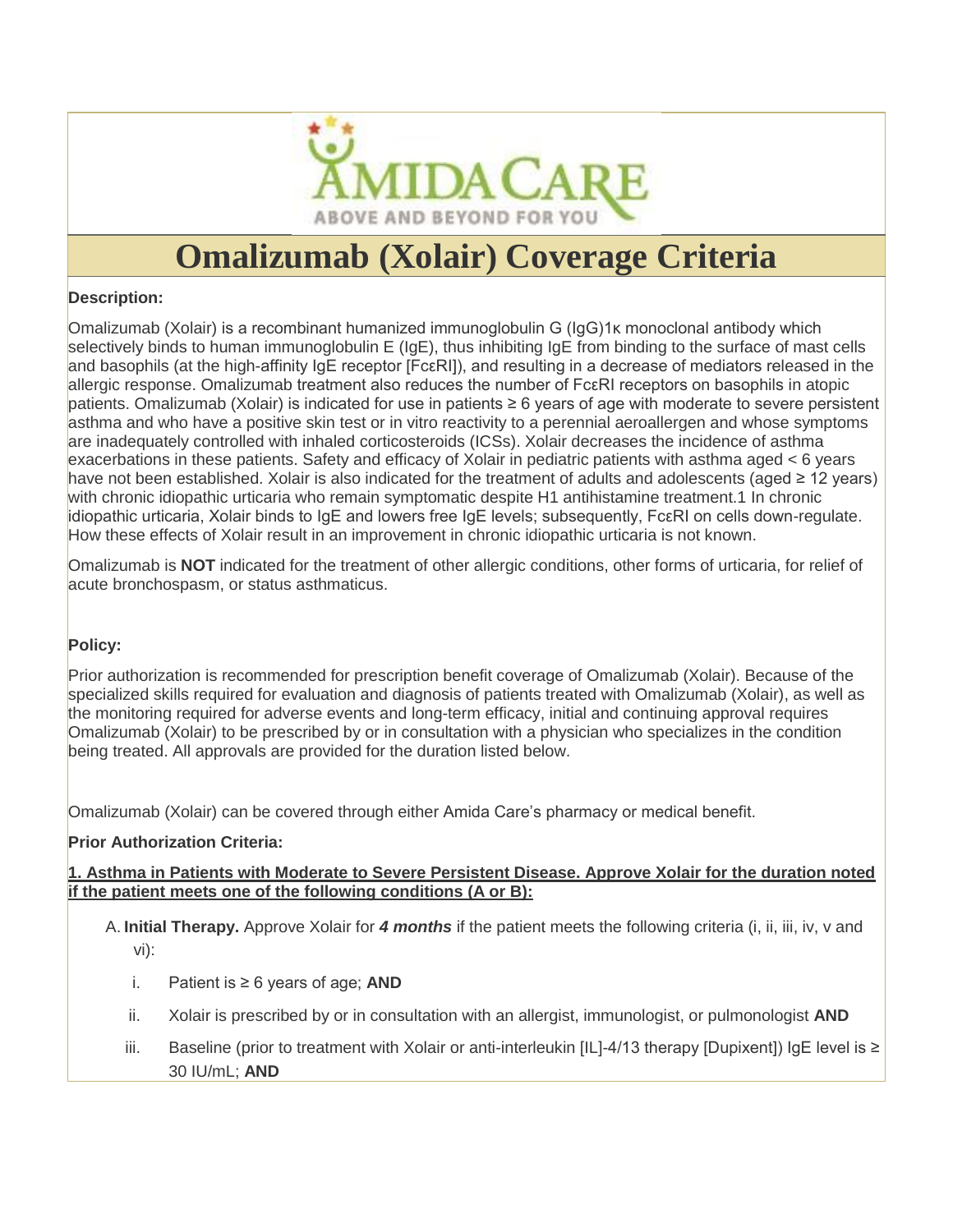- iv. The patient has a baseline (prior to treatment with Xolair) positive skin test or in vitro testing (i.e., a blood test for allergen-specific IgE antibodies such as an enzyme-linked immunoabsorbant assay [e.g., ImmunoCAP™, ELISA] or the radioallergosorbent test [RAST]) for one or more perennial aeroallergens (e.g., house dust mite [Dermatophagoides farinae, D. pteronyssinus], animal dander [dog, cat], cockroach, feathers, mold spores)1, AND/OR for one or more seasonal aeroallergens (grass, pollen, weeds); **AND**
- v. Patient has received at least 3 consecutive months of combination therapy with BOTH of the following (a and b):
	- a. An inhaled corticosteroid (ICS) [e.g., Aerospan, Alvesco, ArmonAir RespiClick, Arnuity Ellipta, Asmanex Twisthaler/HFA, Flovent Diskus/HFA, Pulmicort Flexhaler, Qvar/Qvar RediHaler, budesonide suspension for inhalation {Pulmicort Respules, generics}]; **AND**
	- b. At least one additional asthma controller/maintenance medication (e.g., a long-acting beta2 agonist [LABA] {e.g., Serevent Diskus}; an inhaled long-acting muscarinic antagonist [LAMA] {e.g., Spiriva Respimat}; a leukotriene receptor antagonist [LTRA] {e.g., montelukast tablets/granules (Singulair, generics), zafirlukast tablets (Accolate, generics)}; theophylline [e.g., Theo 24, TheoChron ER, generics]);*.***AND**
		- i. *NOTE: An exception to the requirement for a trial of one additional asthma controller/maintenance medication (criterion b) can be made if the patient has already received anti-IL-4/13 therapy (Dupixent) used concomitantly with an ICS for at least 3 consecutive months.*
		- ii. *NOTE: Use of a combination inhaler containing both an ICS and a LABA would fulfil the requirement for both criteria a and b (e.g., Advair Diskus/HFA, AirDuo RespiClick, Breo Ellipta, Dulera, Symbicort)*
- vi. Patient's asthma is uncontrolled or was uncontrolled prior to receiving any Xolair or anti-IL-4/13 therapy (Dupixent) therapy as defined by at least ONE of the following (a, b, c, d, or e):
	- a. The patient experienced two or more asthma exacerbations requiring treatment with systemic corticosteroids in the previous year;**OR**
	- b. The patient experienced one or more asthma exacerbation requiring hospitalization or an Emergency Department (ED) visit in the previous year; **OR**
	- c. Patient has a forced expiratory volume in 1 second (FEV1) < 80% predicted; **OR**
	- d. Patient has an FEV1/forced vital capacity (FVC) < 0.80; **OR**
	- e. The patient's asthma worsens upon tapering of oral corticosteroid therapy;
- B. **Patients Continuing Xolair Therapy.** Approve Xolair for *1 year* if the patient meets the following criteria  $(i, ii, and iii)$ :
	- i. The patient has already received at least 4 months of therapy with Xolair (Note: Patients who have received < 4 months of therapy or those who are restarting therapy with Xolair should be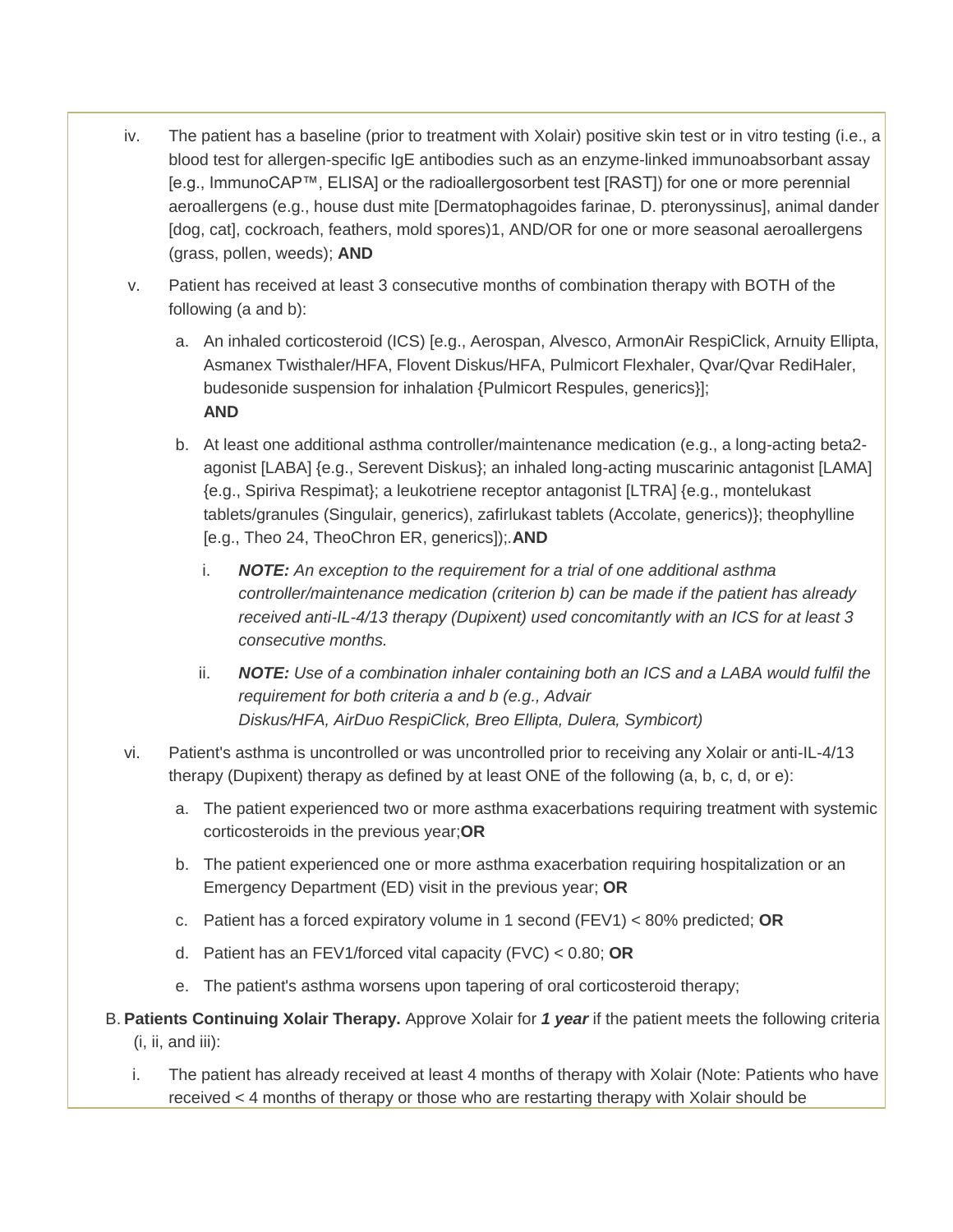considered under criterion 1 [Asthma in Patients with Moderate to Severe Persistent Disease, Initial Therapy]);

**AND**

ii. Patient continues to receive therapy with one inhaled corticosteroid (ICS) or one ICS-containing combination inhaler

**AND**

iii. The patient has responded to therapy (e.g., decreased asthma symptoms or exacerbations; decreased hospitalizations, emergency room, urgent care, or physician visits due to asthma; decreased reliever/rescue medication use; increased lung function parameters [forced expiratory volume in 1 second {FEV1}, peak expiratory flow{PEF}]), as determined by the prescribing physician.

#### **2. Chronic Idiopathic Urticaria (Chronic Spontaneous Urticaria). Approve Xolair for the duration noted if the patient meets one of the following conditions (A or B):**

- A. Initial Therapy. Approve Xolair for *4 months* if the patient meets the following criteria (i, ii, and iii):
	- i. Patient is ≥ 12 years of age; **AND**
	- ii. Xolair is prescribed by, or in consultation with, an allergist, immunologist, or dermatologist; **AND**
	- iii. Patient has/had urticaria for  $> 6$  weeks (prior to treatment with Xolair), with symptoms present  $> 3$ days per week despite daily non-sedating H1 antihistamine therapy (e.g., cetirizine, desloratadine, fexofenadine, levocetirizine, loratadine) with doses that have been titrated up to a maximum of four times the standard FDA-approved dose; **OR**
- B. **Patients Continuing Xolair Therapy**. Approve Xolair for *1 year* if the patient meets the following criteria (i and ii):
	- i. The patient has already received at least 4 months of therapy with Xolair (Note: Patients who have received < 4 months of therapy or those who are restarting therapy with Xolair should be considered under criterion 2 [Chronic Idiopathic Urticaria {Chronic Spontaneous Urticaria}, Initial Therapy]); **AND**
	- ii. The patient has responded to therapy (e.g., decreased severity of itching, decreased number and/or size of hives) as determined by the prescribing physician.

### **3. Allergic Rhinitis, Seasonal or Perennial. Approve Xolair for the duration noted if the patient meets one of the following conditions (A or B):**

- A. Initial Therapy. Approve Xolair for *4 months* if the patient meets the following criteria (i, ii, iii, iv, v, and vi):
	- i. Patient is ≥ 12 years of age; **AND**
	- ii. Xolair is prescribed by or in consultation with an allergist, immunologist, or pulmonologist; **AND**
	- iii. Baseline (prior to treatment with Xolair) IgE level is ≥ 30 IU/mL; AND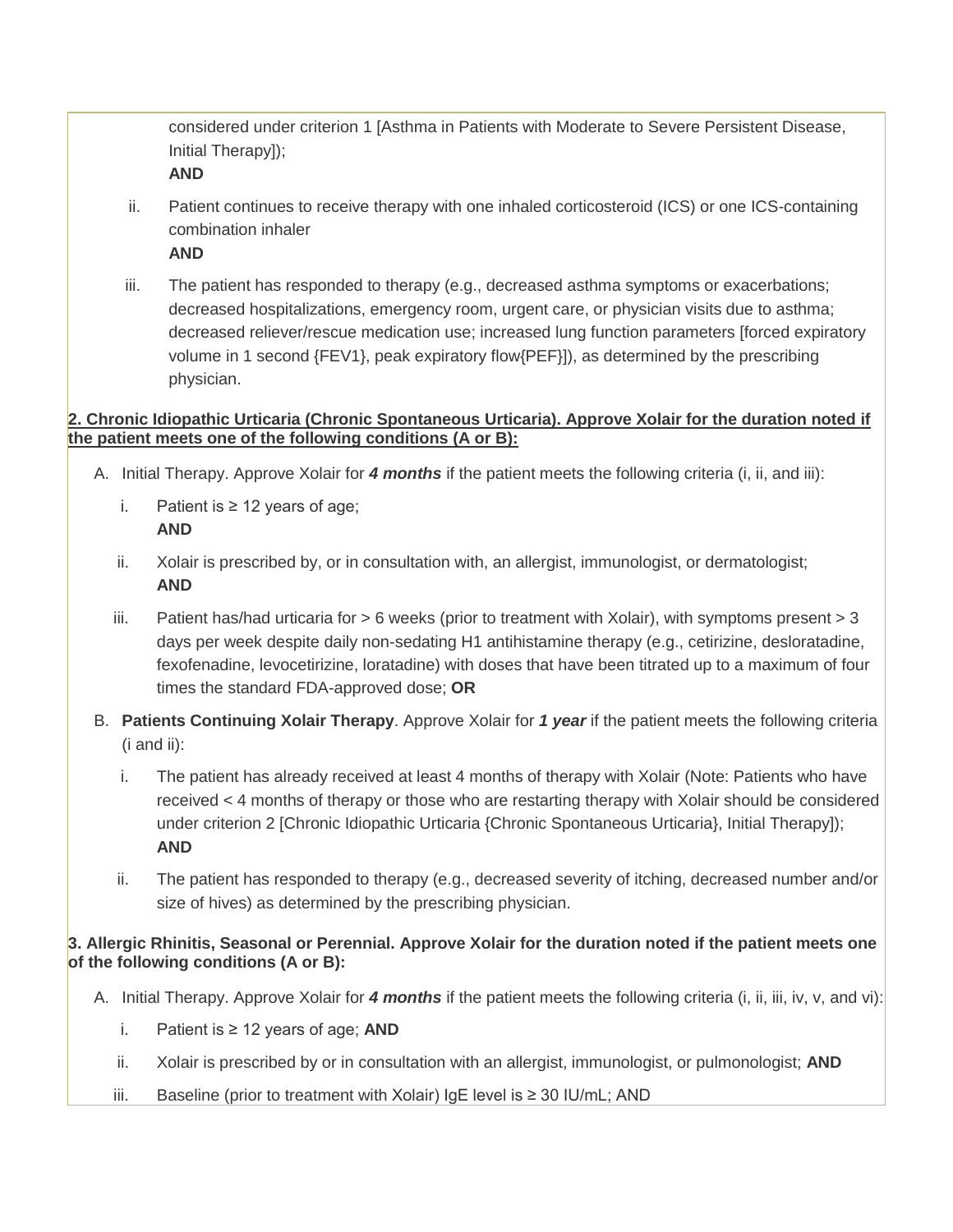- iv. Patient has seasonal or perennial allergic rhinitis as demonstrated by baseline (prior to treatment with Xolair) positive skin testing (e.g., grass, tree, or weed pollen, mold spores, house dust mite, animal dander, cockroach) AND/OR baseline (prior to treatment with Xolair) positive *in vitro* testing (i.e., a blood test for allergen-specific IgE antibodies) for one or more relevant allergens (e.g., grass, tree, or weed pollen; mold spores; house dust mite; animal dander; cockroach); **AND**
- v. Patient has tried therapy with at least one drug from TWO of the following groups of drugs at the same time (a, b, c, or d):
	- a. Oral second-generation/less-sedating antihistamines (e.g., cetirizine, desloratadine, fexofenadine, levocetirizine, or loratadine) [Rx or OTC]; **OR**
	- b. Intranasal antihistamines (e.g., azelastine nasal spray [Astepro, generics], or olopatadine nasal spray [Patanase, generics)]); **OR**
	- c. Intranasal corticosteroids (e.g., fluticasone); **OR**
	- d. Montelukast; **AND**
- vi. Patient meets one of the following (a, b, or c):
	- a. Patient has had immunotherapy, is receiving immunotherapy, or will be receiving immunotherapy; **OR**
		-
	- b. There is no immunotherapy available for the allergen identified as causing clinically significant allergy;
		- **OR**
	- c. The patient has contraindications to immunotherapy (e.g., patients receiving beta blockers or patients with medical conditions that reduce their ability to survive a systemic allergic reaction [e.g., markedly compromised lung function, poorly controlled asthma, unstable angina, recent myocardial infarction or significant dysrhythmia, uncontrolled hypertension, failure of a major organ system such as renal failure]);
- B. **Patients Continuing Xolair Therapy**. Approve Xolair for *1 year* if the patient meets the following criteria (i and ii):
	- i. The patient has already received at least 4 months of therapy with Xolair (Note: Patients who have received < 4 months of therapy or those who are restarting therapy with Xolair should be considered under criterion 3 [Allergic Rhinitis, Seasonal or Perennial, Initial Therapy]); **AND**
	- ii. The patient has responded to therapy (e.g., decreased symptoms of sneezing; itchy nose; watery, red, or itchy eyes; itchy throat; nasal congestion) as determined by the prescribing physician.

## **References:**

1. Xolair® subcutaneous injection [prescribing information]. South San Francisco, CA and East Hanover, NJ: Genentech, Inc. and Novartis Pharmaceuticals Corporation; September 2018.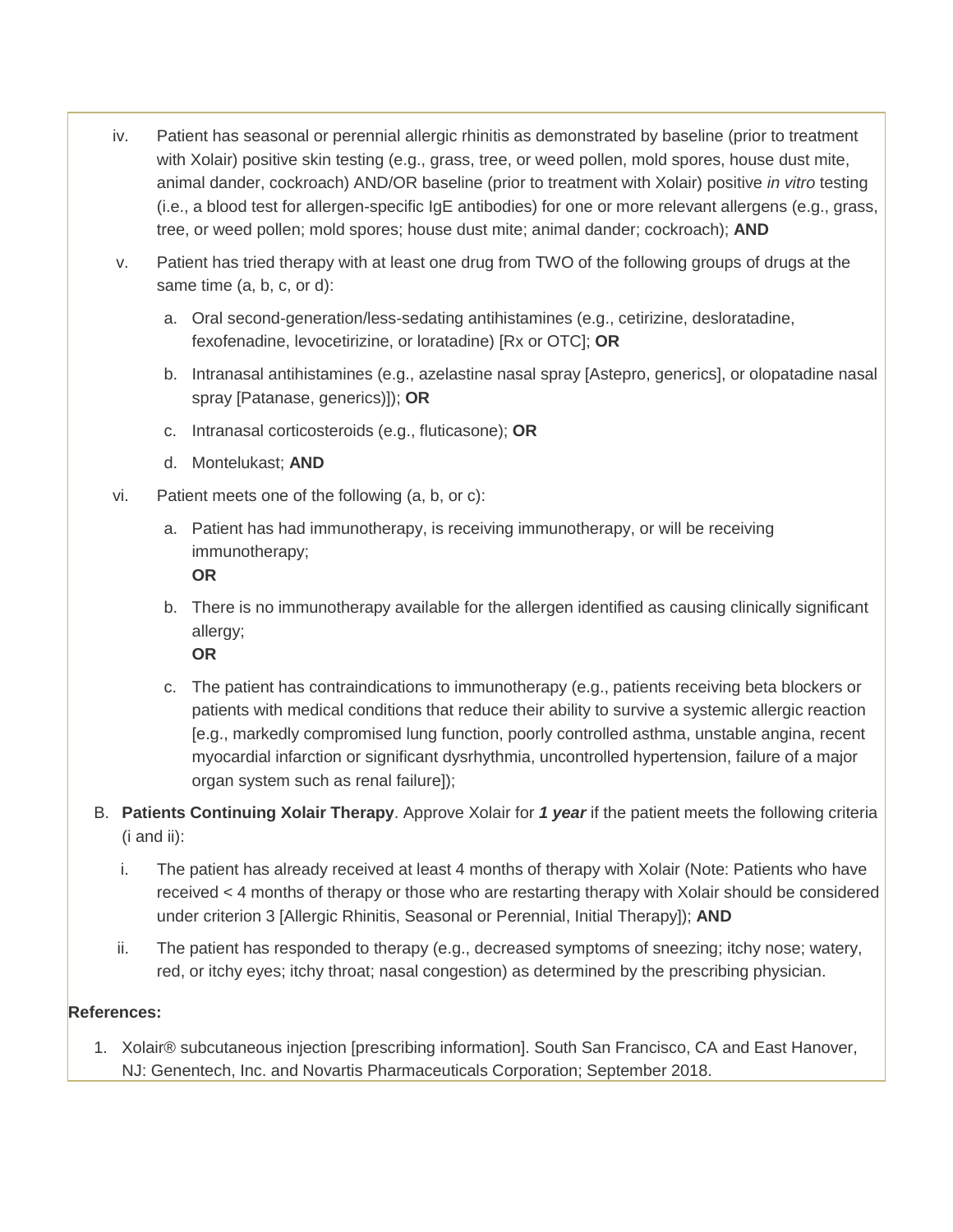- 2. Global Initiative for Asthma. Global strategy for asthma management and prevention. Updated March 2018. Available at: http://www.ginasthma.org. Accessed on: January 10, 2019.
- 3. Chung KF, Wenzel SE, Brozek JL, et al. International ERS/ATS guidelines on definition, evaluation and treatment of severe asthma. Eur Respir J. 2014;43:343-373.
- 4. Busse W, Corren J, Lanier BQ, et al. Omalizumab, anti-IgE recombinant humanized monoclonal antibody, for the treatment of severe allergic asthma. J Allergy Clin Immunol. 2001;108(2):184-190.
- 5. Zuberbier T, Aberer W, Asero R, et al. EACCI/GA2LEN/EDF/WAO guideline for the definition, classification, diagnosis, and management of urticaria. Allergy. 2018;73:1393-1414.
- 6. Joint Task Force on Practice Parameters: American Academy of Allergy, Asthma and Immunology; the American College of Allergy, Asthma and Immunology; and the Joint Council of Allergy, Asthma and Immunology. The diagnosis and management of acute and chronic urticaria: 2014 update. J Allergy Clin Immunol. 2014;133(5):1270-1277.e66.
- 7. Casale TB, Condemi J, LaForce C, et al. Effect of omalizumab on symptoms of seasonal allergic rhinitis. A randomized controlled trial. JAMA. 2001;286:2956-2967.
- 8. Adelroth E, Rak S, Haahtela T, et al. Recombinant humanized mAb-E25, an anti-IgE, in birch polleninduced seasonal allergic rhinitis. J Allergy Clin Immunol. 2000;106:253-259.
- 9. Casale TB, Bernstein IL, Busse WW, et al. Use of an anti-IgE humanized monoclonal antibody in ragweed-induced allergic rhinitis. J Allergy Clin Immunol. 1997;100:110-121.
- 10. Casale TB, Busse WW, Kline JN, et al., and the Immune Tolerance Network Group. Omalizumab pretreatment decreases acute reactions after rush immunotherapy for ragweed-induced seasonal allergic rhinitis. J Allergy Clin Immunol. 2006;117(1):134-140.
- 11. Kuehr J, Brauburger J, Zielen S, et al. Efficacy of combination treatment with anti-IgE plus specific immunotherapy in polysensitized children and adolescents with seasonal allergic rhinitis. J Allergy Clin Immunol. 2002;109:274-280.
- 12. Rolinck-Werninghaus C, Hamelmann E, Keil T, et al., The Omalizumab Rhinitis Study Group. The coseasonal application of anti-IgE after preseasonal specific immunotherapy decreases ocular and nasal symptom scores and rescue medication use in grass pollen allergic children. Allergy. 2004;59:973-979.
- 13. Chervinsky P, Casale T, Townley R, et al. Omalizumab, an anti-IgE antibody, in the treatment of adults and adolescents with perennial allergic rhinitis. Ann Allergy Asthma Immunol. 2003;91:160-167.
- 14. Seidman MD, Gurgel RK, Lin SY, et al. Clinical practice guideline: allergic rhinitis. Otolaryngol Head Neck Surg. 2015;152(IS):S1-S43.
- 15. Joint Task Force on Practice Parameters: American Academy of Allergy, Asthma and Immunology; the American College of Allergy, Asthma and Immunology; and the Joint Council of Allergy, Asthma and Immunology. The diagnosis and management of rhinitis: An updated practice parameter. J Allergy Clin Immunol. 2008;122(2):S1-S84.
- 16. Dykewicz MS, Wallace DV, Baroody F, et al. Treatment of seasonal allergic rhinitis: an evidenced-based focused 2017 guideline update. Ann Allergy Asthma Immunol. 2017;119(6):489-511.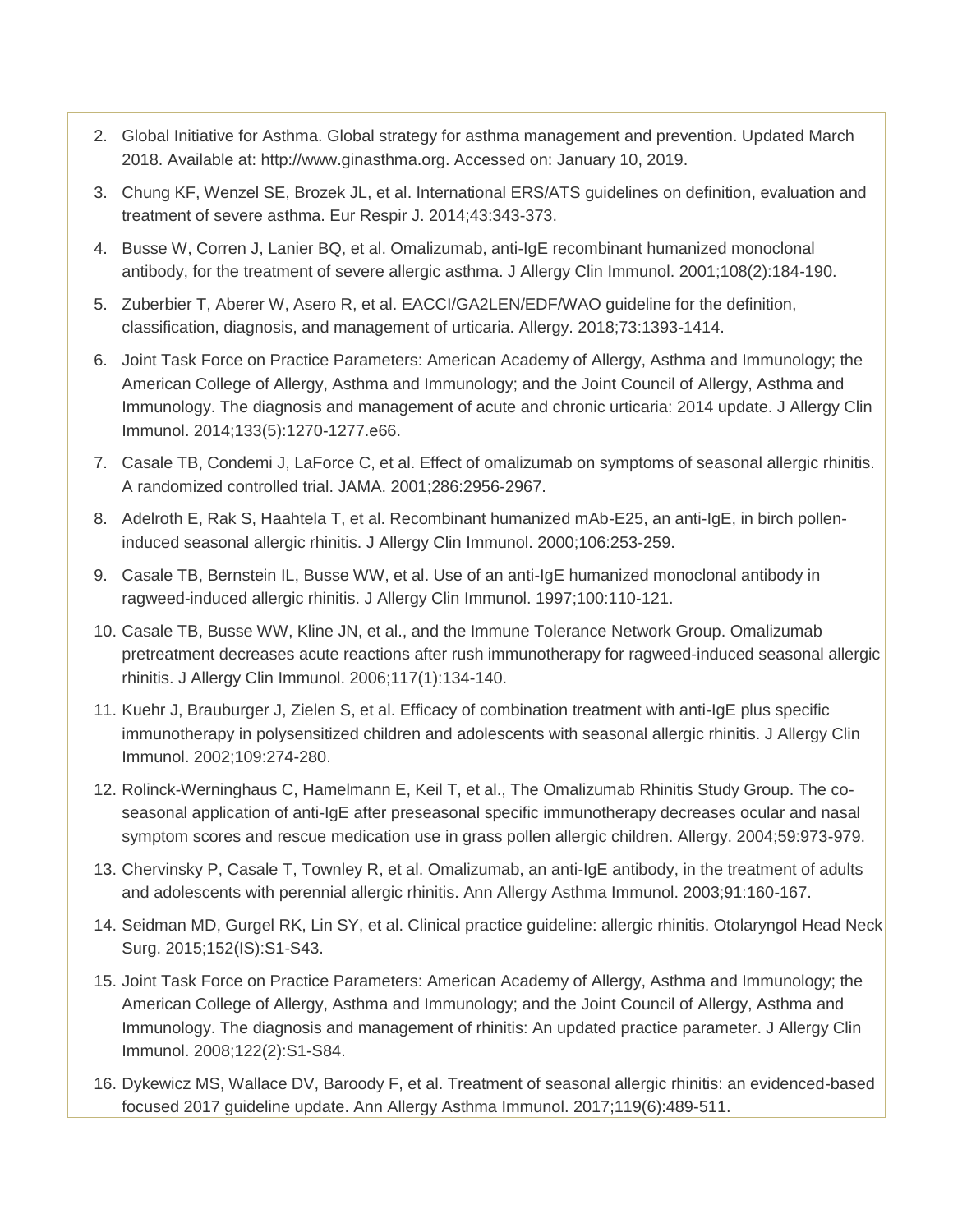- 17. Cox L, Li J, Nelson HS, Lockey R. Allergen immunotherapy: a practice parameter third update. J Allergy Clin Immunol. 2011;127(1 Suppl):S1-55.
- 18. Holm JG, Agner T, Sand C, et al. Omalizumab for atopic dermatitis: case series and a systematic review of the literature. Int J Dermatol. 2017;56(1):18-26.
- 19. Wang HH, Li YC, Huang YC, et al. Efficacy of omalizumab in patients with atopic dermatitis: a systematic review and meta-analysis. J Allergy Clin Immunol. 2016;138(6):1719-1722.
- 20. Sidbury R, et al. Guidelines of care for the management of atopic dermatitis Section 3. Management and treatment with phototherapy and systemic agents. J Am Acad Dermatol. 2014;71(2): 327-349.
- 21. Wollenberg A, Barbarot S, Bieber T, et al. Consensus-based European guidelines for the treatment of atopic eczema (atopic dermatitis) in adults and children: part II. J Eur Acad Dermatol Venereol. 2018;32(6):850-878.
- 22. Chan S, Cornelius V, Chen T, et al. Atopic dermatitis anti-IgE paediatric trial (ADAPT): the role of anti-IgE in severe paediatric eczema: study protocol for a randomized controlled trial. Trials. 2017;18(1):136.
- 23. Pinto JM, Mehta N, DeTineo M, et al. A randomized, double-blind, placebo-controlled trial of anti-IgE for chronic rhinosinusitis. Rhinology. 2010;48:318-324.
- 24. Bidder T, Sahota J, Rennie C, et al. Omalizumab treats chronic rhinosinusitis with nasal polyps and asthma together – a real life study. Rhinology. 2018;56(1):42-45.
- 25. Rosenfeld RM, Piccirillo JF, Chandrasekhar SS, et al. Clinical practice guideline (update): adult sinusitis. Otolaryngol Head Neck Surg. 2015;152(2S):S1-S39.
- 26. 26. Altman MC, Lenington J, Bronson S, et al. Combination omalizumab and mepolizumab therapy for refractory allergic bronchopulmonary aspergillosis. J Allergy Clin Immunol Pract. 2017;5(4):1137-1139.
- 27. Han D, Lee JK. Severe asthma with eosinophilic gastroenteritis effectively managed by mepolizumab and omalizumab. Ann Allergy Asthma Immunol. 2018;121(6):742-743.
- 28. Dedaj R, Unsel L. Case study: a combination of mepolizumab and omalizumab injections for severe asthma. J Asthma. 2018 May 7. [Epub ahead of print].
- 29. Foroughi S, Foster B, Young Kim N, et al. Anti-IgE treatment of eosinophil-associated gastrointestinal disorders. J Allergy Clin Immunol. 2007;120(3):594-601.
- 30. Clayton F, Fang JC, Gleich GJ, et al. Eosinophilic esophagitis in adults is associated with IgG4 and not mediated by IgE. Gastroenterology. 2014;147:602-609.
- 31. Fang JC, Hilden K, Gleich GJ, et al. A pilot study of the treatment of eosinophilic esophagitis with omalizumab. Gastroenterology. 2011;140(5):S-235.
- 32. Dellon ES, Gonsalves N, Hirano I, et al. ACG clinical guideline: evidenced based approach to the diagnosis and management of esophageal eosinophilia and eosinophilic esophagitis. Am J Gastroenteral. 2013;108(5):679-692.